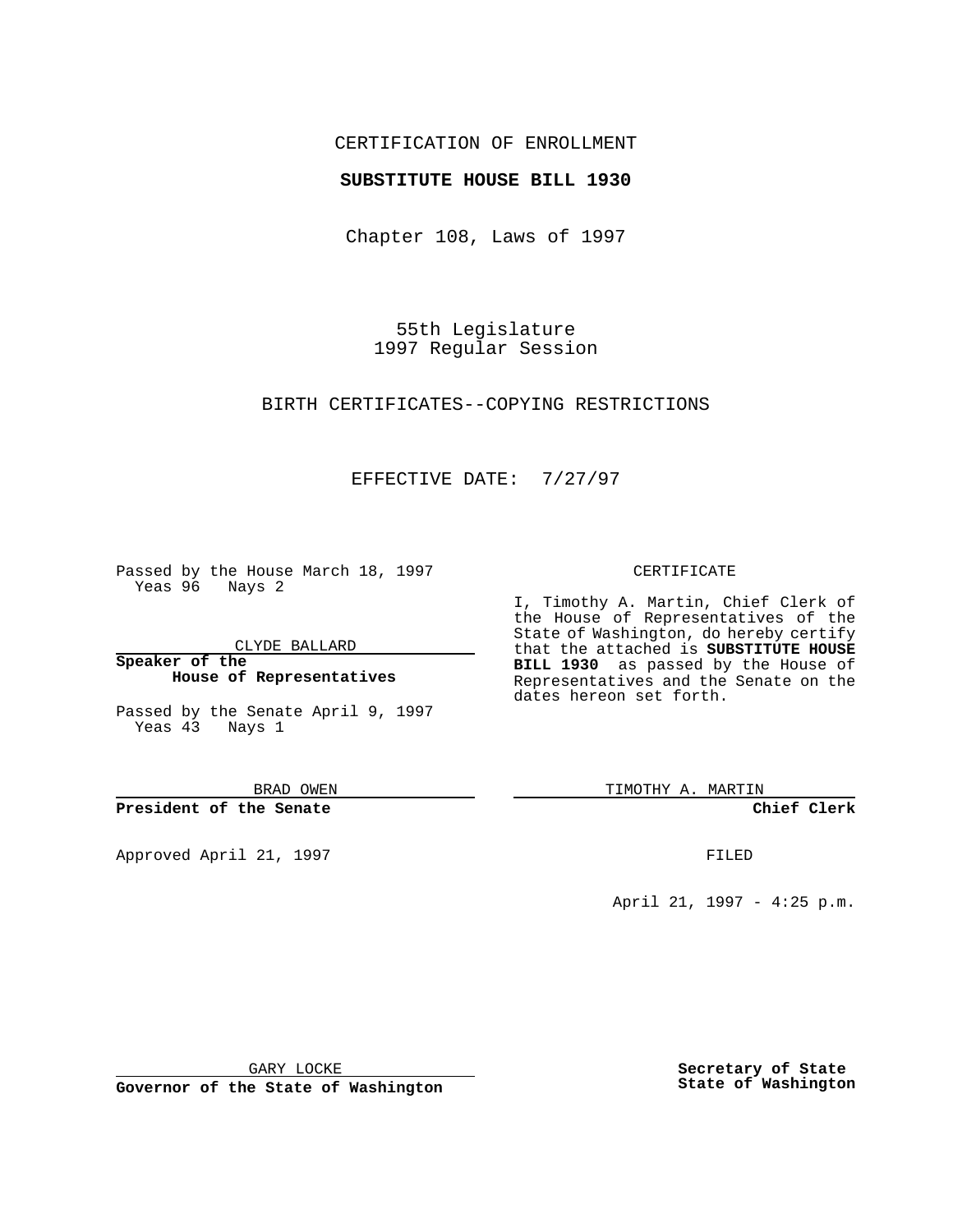# **SUBSTITUTE HOUSE BILL 1930** \_\_\_\_\_\_\_\_\_\_\_\_\_\_\_\_\_\_\_\_\_\_\_\_\_\_\_\_\_\_\_\_\_\_\_\_\_\_\_\_\_\_\_\_\_\_\_

\_\_\_\_\_\_\_\_\_\_\_\_\_\_\_\_\_\_\_\_\_\_\_\_\_\_\_\_\_\_\_\_\_\_\_\_\_\_\_\_\_\_\_\_\_\_\_

Passed Legislature - 1997 Regular Session

#### **State of Washington 55th Legislature 1997 Regular Session**

**By** House Committee on Government Administration (originally sponsored by Representatives Chandler, Linville, D. Schmidt and Sheldon)

Read first time 03/05/97.

 AN ACT Relating to birth certificates; and adding a new section to chapter 70.58 RCW.

BE IT ENACTED BY THE LEGISLATURE OF THE STATE OF WASHINGTON:

 NEW SECTION. **Sec. 1.** A new section is added to chapter 70.58 RCW to read as follows:

 No person may prepare or issue any birth certificate that purports to be an original, certified copy, or copy of a birth certificate except as authorized in this chapter.

 The department shall adopt rules providing for the release of paper or electronic copies of birth certificate records that include adequate standards for security and confidentiality, assure the proper record is identified, and prevent fraudulent use of records. All certified copies of birth certificates in the state must be on paper and in a format provided and approved by the department and must include security features to deter the alteration, counterfeiting, duplication, or simulation without ready detection.

 Federal, state, and local governmental agencies may, upon request and with submission of the appropriate fee, be furnished copies of birth certificates if the birth certificate will be used for the